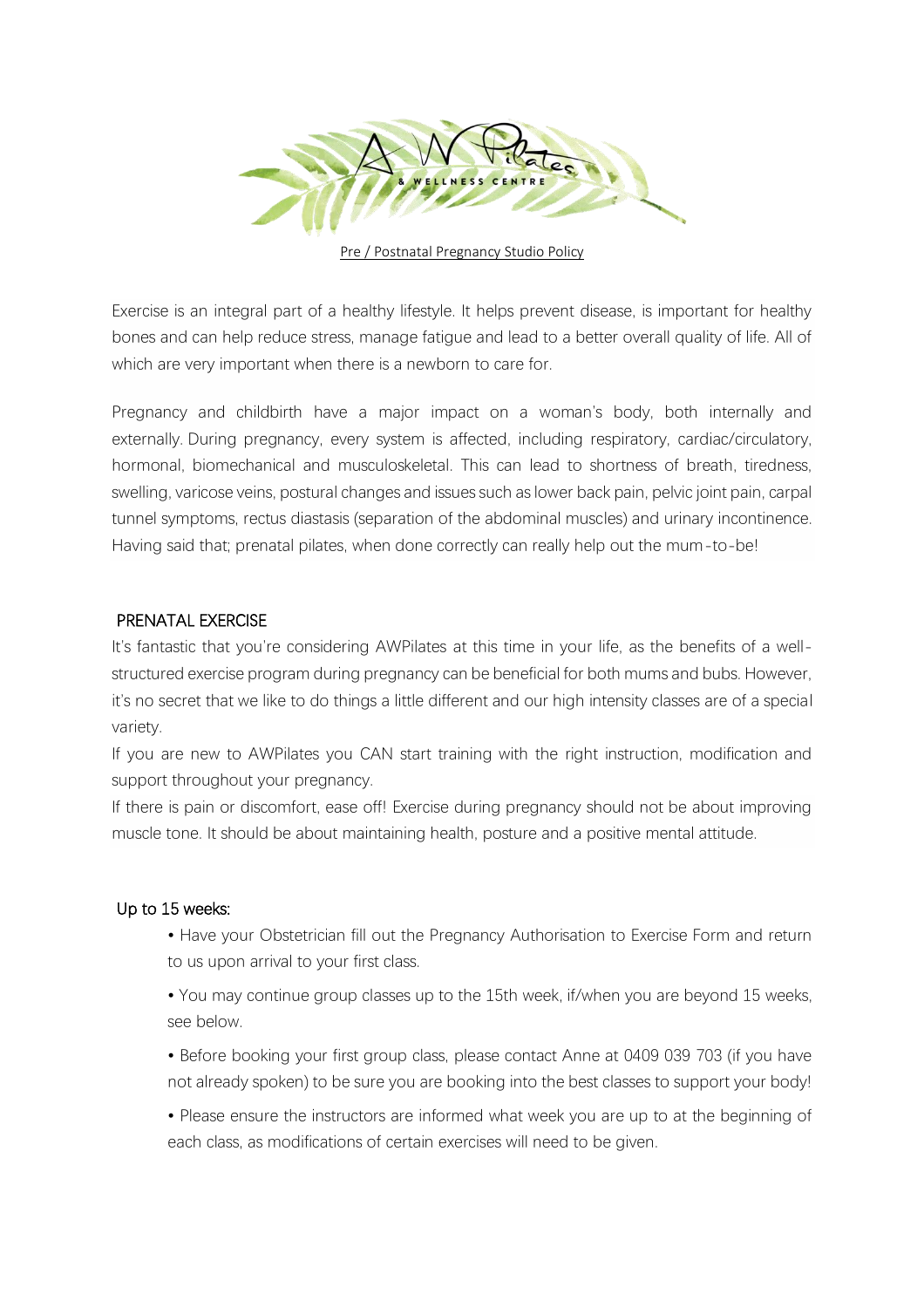NOTES: This initial stage of pregnancy is where there is the most risk of miscarriage. We need to remember:

- o Intensity needs to be lighter to avoid the body temperature and heart rate elevating too high
- o The amount of "sit up" abdominal exercises need to be reduced. Instead, we focus on Tzone activation and the pelvic floor muscles. s

#### Beyond 15 weeks:

• You can attend our group classes after you are 15 weeks along DEPENDING if you have been attending prior to pregnancy, if you have approval from your OBGYN/GP.

• You can continue with a reformer pilates pre/post-natal class or a barre pre/post-natal class (subject to availability). Both of these classes have been designed for those of you expecting right up until birth. They combine strength training, light cardio and gentle stretching appropriate for your body during pregnancy.

• If preferred, Private one on one reformer pilates or barre sessions are also available with our pre/post-natal trained Instructors. These sessions are individually tailored to your changing needs at each stage of your pregnancy.

• Please have your Obstetrician fill out the Pregnancy Authorisation to Exercise Form and return to us upon arrival to your first class.

Things to remember about our 2<sup>nd</sup> Trimester:

#### 1. Modifying all abdominal work; and no more supine work.

During pregnancy, we want to avoid over strengthening the abdominals or increasing their intraabdominal pressure. As the belly gets bigger, we don't want the rectus to be tighter as it will stretch and can cause a rectus diastasis, it also becomes increasingly more uncomfortable for the mother-to-be. Supine positions are avoided at this stage as many women feel nauseous or dizzy lying in this position. This is because the baby can sit right on top of the main blood vessels as they exit the spine and cause less blood to pump through. This can not only make the mother feel dizzy, but can also be dangerous as less oxygen is passed to the baby.

#### 2. Avoid inner thigh work

We want to avoid inner thigh work because your adductors attach to your pubic symphysis (your pubic bone). When someone is in the advanced stages of pregnancy, their ligaments and joints increase in laxity; which can cause a shearing pain in the pelvic; additionally; some women experience some groin pain as the pubic bone starts to separate. Working the inner thighs when the pubic symphysis is already unstable can cause the pubic bone to separate even more. For the same reason; we avoid single leg work including 'bird-dogs'.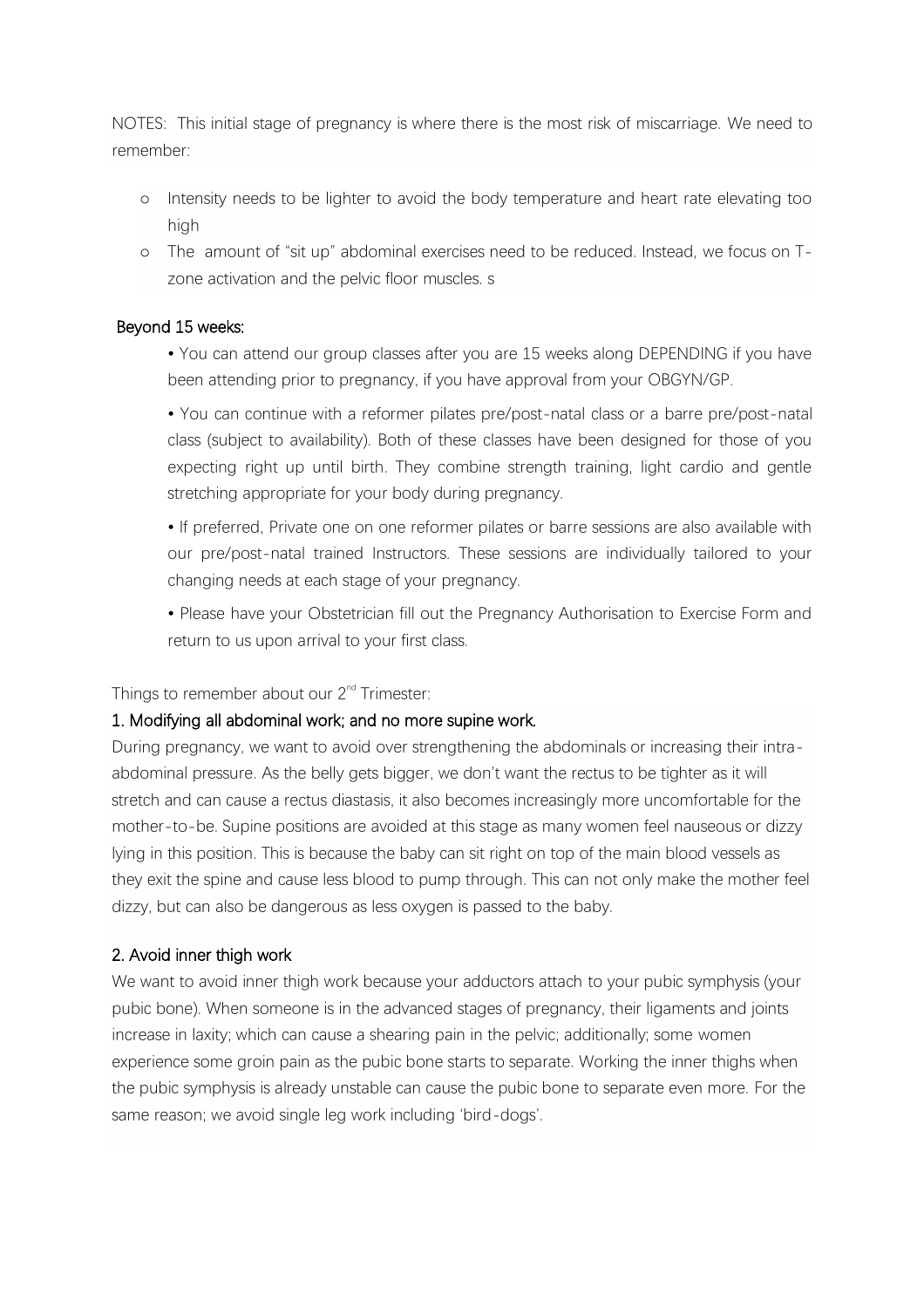## 3. Avoid prone positions (lying on the stomach)

At this stage of pregnancy, lying on the stomach becomes very uncomfortable as the baby is showing.

### General exercise tips during pregnancy:

• Pelvic floor exercises are very beneficial, but it is just as important to practice releasing/relaxing the pelvic floor as it is to contract it (vary the range of contractions, 100%, 50%, 25% etc. up and down).

• Avoid exercise in a warm/hot environment as core body temperature increases when pregnant.

- Keep well hydrated and avoid exercising on an empty stomach (your glycogen levels may drop too low). Bring a water bottle to class/exercise.
- Wear a supportive bra.

• Avoid ballistic (bouncing) stretching. Your joints are more flexible through elevated levels of the hormone relaxin.

• Avoid holding prolonged positions, as this may increase blood pressure.

## For all pregnant members, extra guidance and or doctor advice should be sought if you have:

- Diabetes before or during the pregnancy
- High blood pressure or thyroid disease
- Anaemia or blood disorders
- Any cardiac or pulmonary disorders
- A history of premature labour
- Placenta previa where your placenta has implanted completely over, or near your cervix
- Experience three or more miscarriages
- Experienced cramping, spotting or bleeding during pregnancy
- Been told you're expecting more than one baby.

# Things to Remember:

- Always remind the instructor you are pregnant before EVERY class.
- You must avoid abdominal curls (flexing your upper body). This can make
- your abdominals separate further than they should. As you progress into your 2nd trimester, your abdominals separate naturally.
- Keep your spine mobile.
- Do not over-stretch. The hormone relaxin is released during pregnancy. This can make your joints more flexible (especially applicable to women who are already very flexible).
- Avoid squeezing hard on fitness circles. These can create too much pressure on your pelvis. Slow controlled shallow pulses are best.